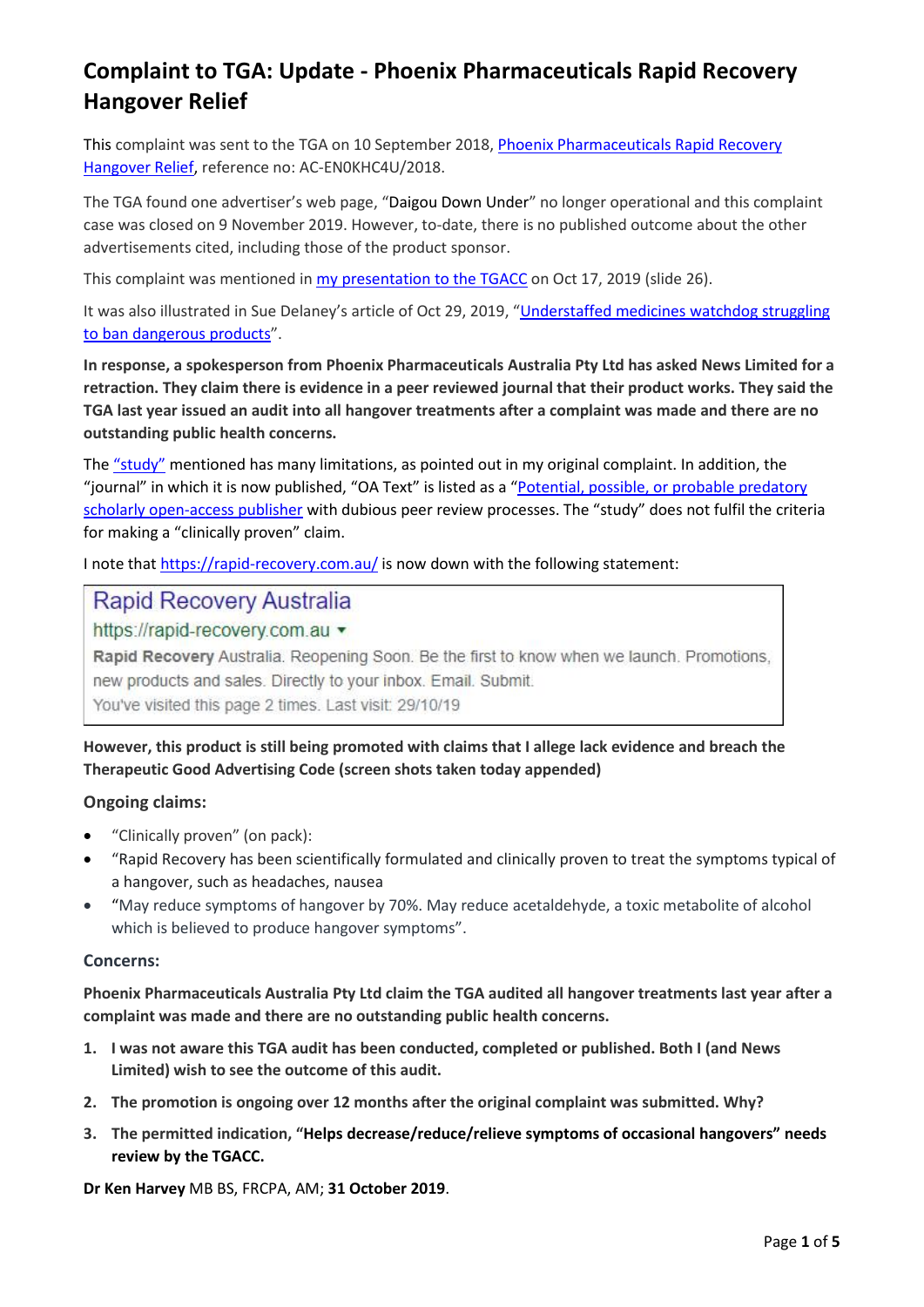

# Our Story

RAPID-RECOVERY · TUESDAY, JANUARY 16, 2018

In a perfect world we would all know when to stop drinking, in reality, however, this is easier said than done. That's why we created Rapid Recovery.

Rapid Recovery has been scientifically formulated and clinically proven to treat the symptoms typical of a hangover, such as headaches, nausea, diarrhea and a lack of concentration. Made from premium all-natural ingredients and containing powerful antioxidants, Rapid Recovery provides the nutrients your body needs after alcohol consumption to break down the toxins alcohol produces.

<https://www.facebook.com/rapidrecoveryau/>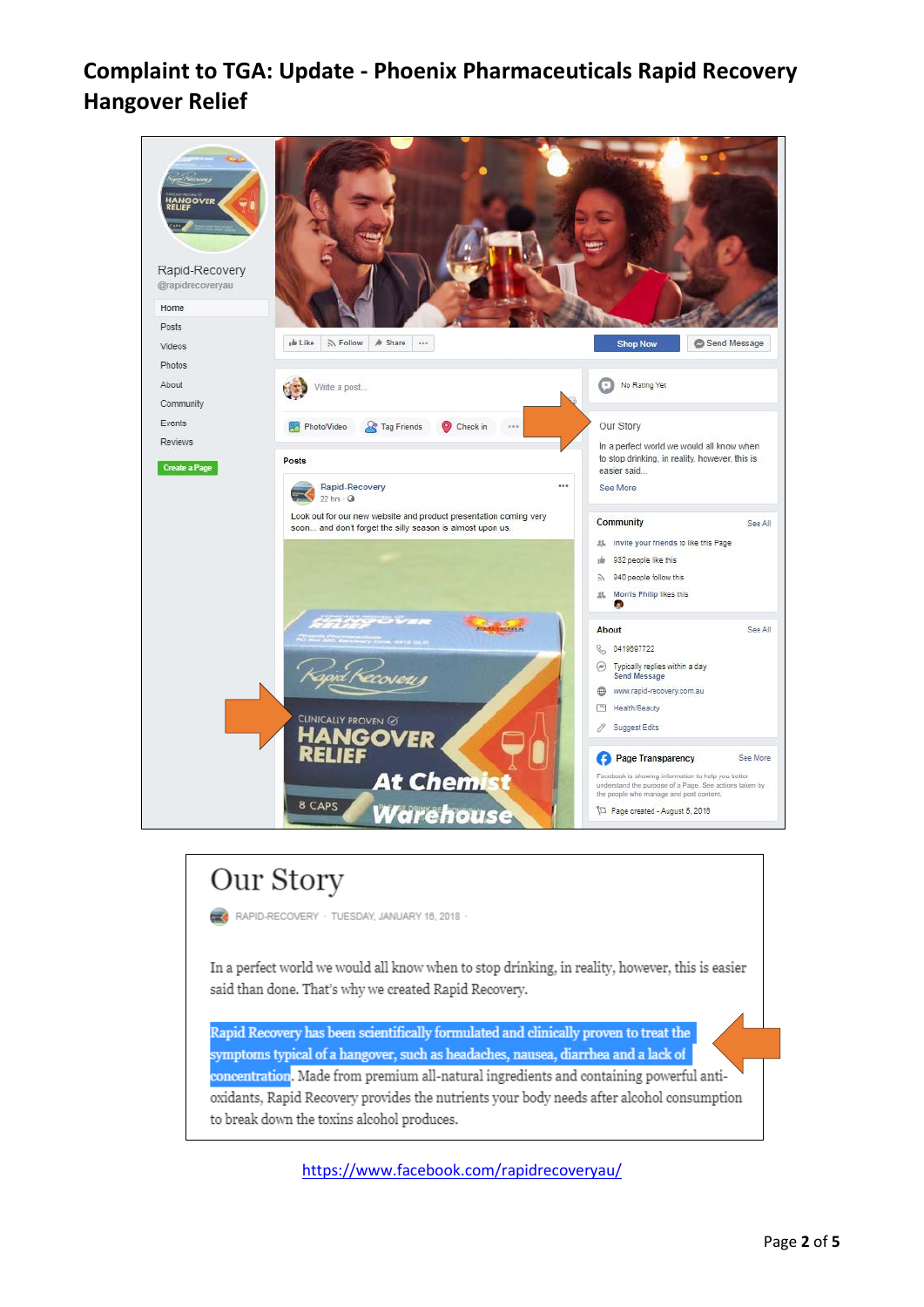

<https://www.facebook.com/rapidrecoveryau/>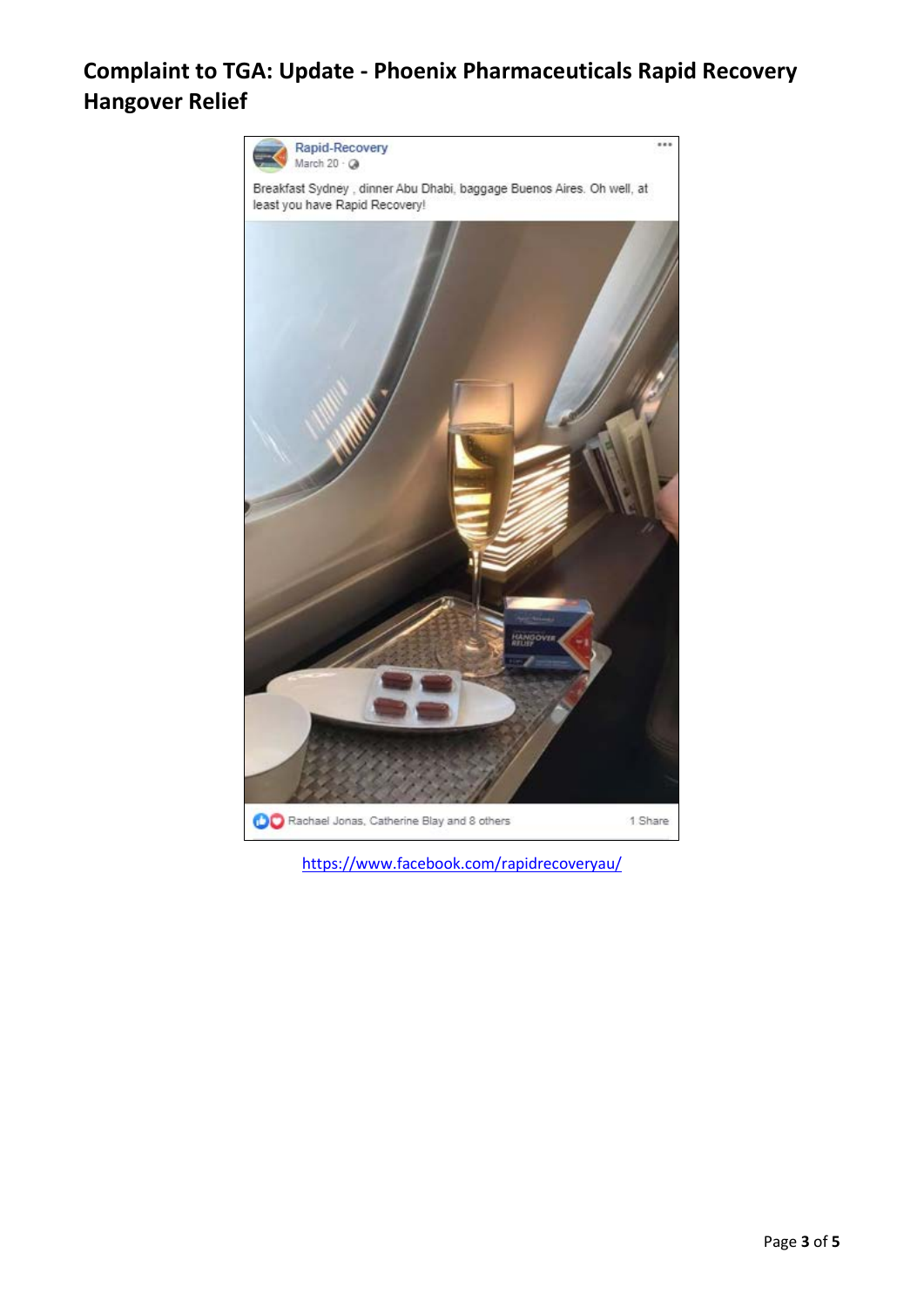

<https://www.facebook.com/rapidrecoveryau/>